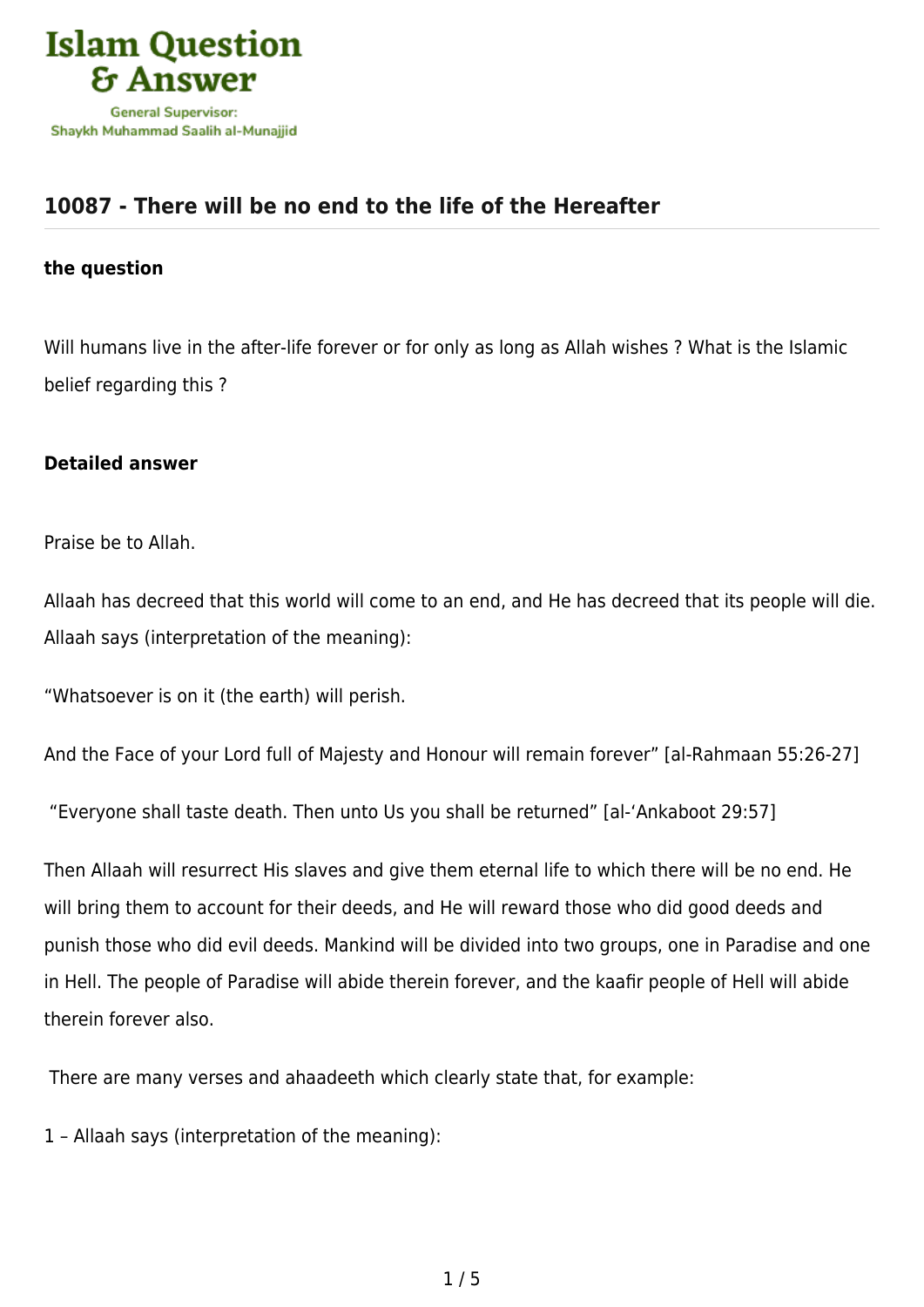

"But those who believe (in the Oneness of Allaah — Islamic Monotheism) and do deeds of righteousness, We shall admit them to Gardens under which rivers flow (Paradise), abiding therein forever. Therein they shall have Azwaajun Mutahharatun (purified mates or wives), and We shall admit them to shades wide and ever deepening (Paradise)" [al-Nisa' 4:57]

Al-Tabari said:

"abiding therein forever" means, they will stay there forever, and it will never end or cease; they will remain there forever. Tafseer al-Tabari, 5/144

2 – Allaah says (interpretation of the meaning):

"Allaah will say: This is a Day on which the truthful will profit from their truth: theirs are Gardens under which rivers flow (in Paradise) — they shall abide therein forever. Allaah is pleased with them and they with Him. That is the great success (Paradise)" [al-Maa'idah 5:119]

3 – Allaah says (interpretation of the meaning):

"Verily, those who disbelieve and did wrong; Allaah will not forgive them, nor will He guide them to any way.

Except the way of Hell, to dwell therein forever; and this is ever easy for Allaah" [al-Nisa' 4:169]

4 – Allaah says (interpretation of the meaning):

"Verily, Allaah has cursed the disbelievers, and has prepared for them a flaming Fire (Hell).

Wherein they will abide for ever, and they will find neither a Wali (a protector) nor a helper" [al-Ahzaab 33:64-65]

5 – Allaah says (interpretation of the meaning):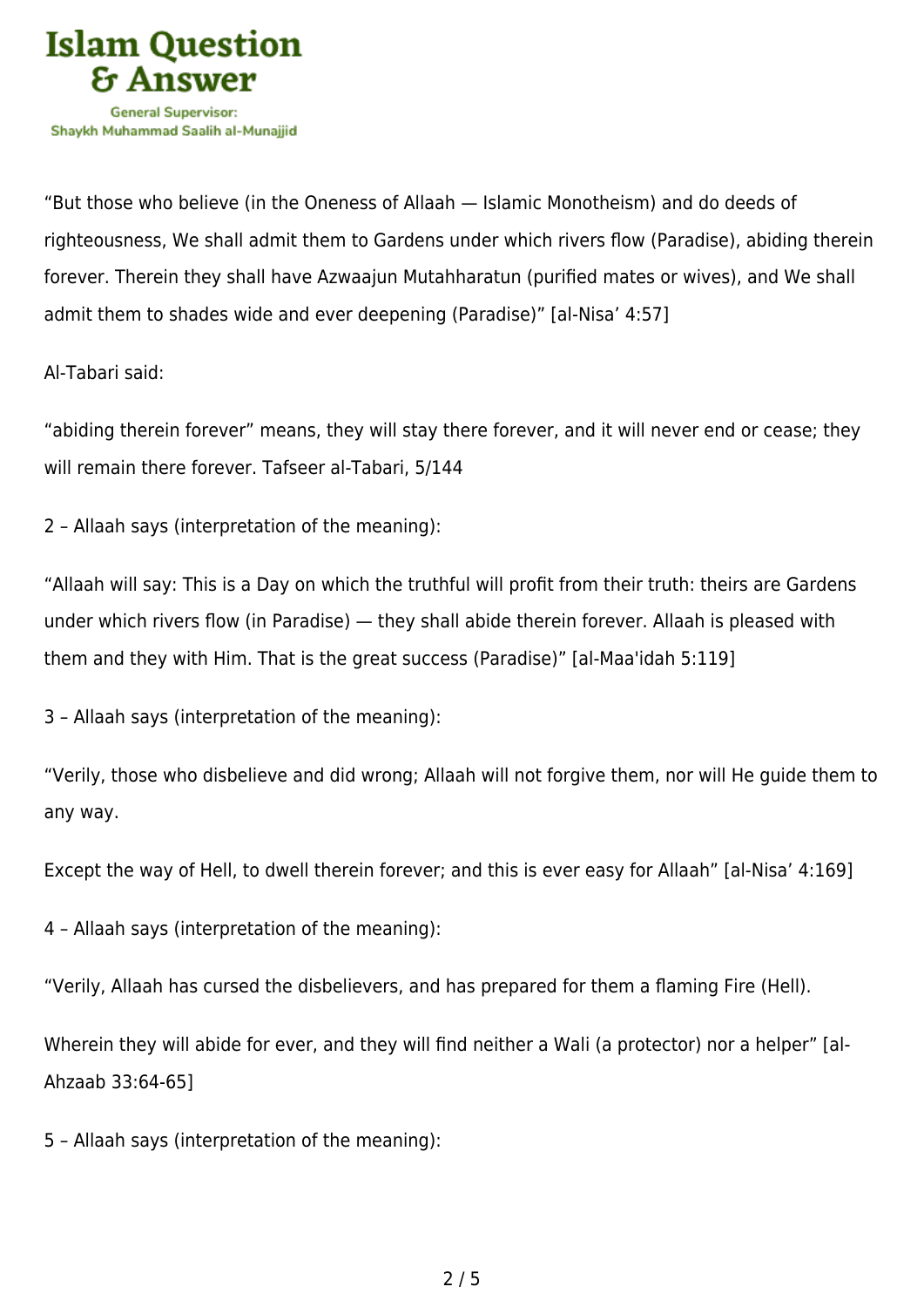

"(Mine is) but conveyance (of the truth) from Allaah and His Messages (of Islamic Monotheism), and whosoever disobeys Allaah and His Messenger, then verily, for him is the fire of Hell, he shall dwell therein forever" [al-Jinn 72:23]

Ibn Katheer said:

"he shall dwell therein forever" means, he will stay there and remain there, he will have no way out of it and that will never cease for him. Tafseer Ibn Katheer, 3/520

6 – Allaah tells us that the kuffaar will not die in Hell and they will never have a good life. Allaah says (interpretation of the meaning):

"Verily, whoever comes to his Lord as a Mujrim (criminal, polytheist, sinner, disbeliever in the Oneness of Allaah and His Messengers), then surely, for him is Hell, wherein he will neither die nor live" [Ta-Ha 20:74]

"There he will neither die (to be in rest) nor live (a good living)" [al-A'laa 87:13]

al-Qurtubi said:

"There he will neither die (to be in rest) nor live (a good living)" means, he will never die so as to find a respite from the torment, and he will not live a life that will be any good. Tafseer al-Tabari, 20/21

7 – It was narrated that Abu Sa'eed al-Khudri (may Allaah be pleased with him) said: The Messenger of Allaah (peace and blessings of Allaah be upon him) said: "Death will be brought forth in the form of a black and white speckled ram, and a caller will cry out, 'O people of Paradise!' They will crane their necks and look, and he will say, 'Do you recognize this?' They will say, 'Yes, it is death,' and all of them will have seen it. Then he will cry out, 'O people of Hell!' They will crane their necks and look, and he will say, 'Do you recognize this?' They will say, 'Yes, it is death,' and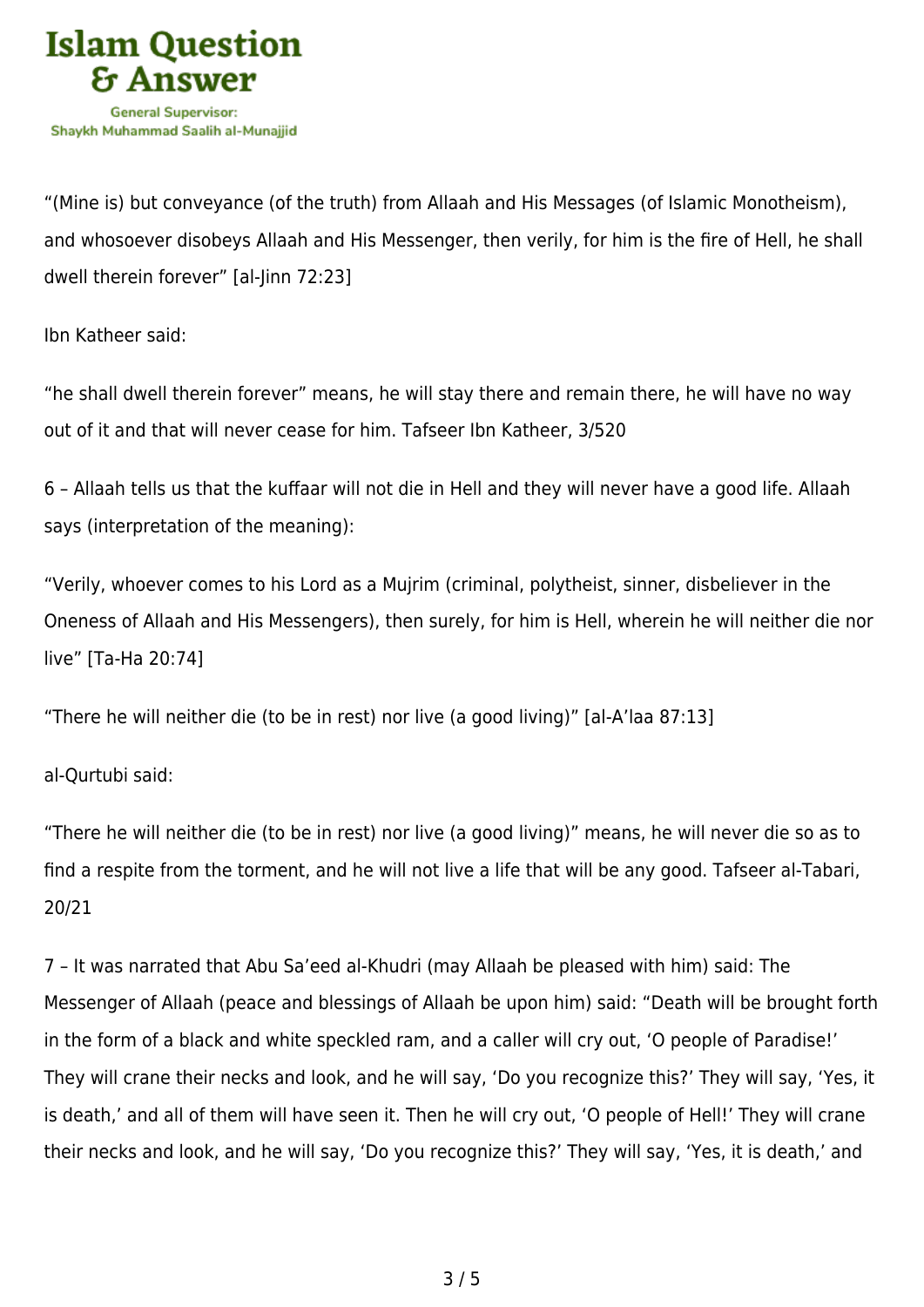

all of them will have seen it. Then the ram will be slaughtered, and he (the caller) will say, 'O people of Paradise, it is eternal and there will be no death; O people of Hell, it is eternal and there will be no death.'" Then he recited (interpretation of the meaning): "And warn them (O Muhammad) of the Day of grief and regrets, when the case has been decided, while (now) they are in a state of carelessness, and they believe not" [Maryam 19:39] Narrated by al-Bukhaari, 4453; Muslim, 2849

According to the version narrated from Ibn 'Umar in Muslim (2850): "And the joy of the people of Paradise will be increased, and the grief of the people of Hell will be increased."

## Ibn al-Qayyim said:

This ram and the action of laying it down and slaughtering it whilst the two groups are looking on is something real; it is not something illusionary or symbolic, as some people made the serious mistake of suggesting. They said that it is a description, but a description cannot take a physical shape, let alone be slaughtered.

That view is not correct, for Allaah will cause death to appear in the form of a ram which will be slaughtered, just as He will cause deeds to appear in visible forms by which people will be rewarded or punished. Allaah can cause descriptions to appear in physical forms the substance of which is the description, and He can create characteristics from physical beings, and He can create descriptions from descriptions and physical beings from physical beings. All four categories are possible for Allaah, and there is no contradiction in any of that. It is not something impossible, and there is no need for far-fetched interpretations such as saying that it refers to the slaughter of the Angel of Death. All of that is a misinterpretation of the words of Allaah and His Messenger and a false understanding that is not dictated by reason or the reports, which is caused by lack of understanding of what the Messenger said.

Haadi al-Arwaah, p. 283, 284